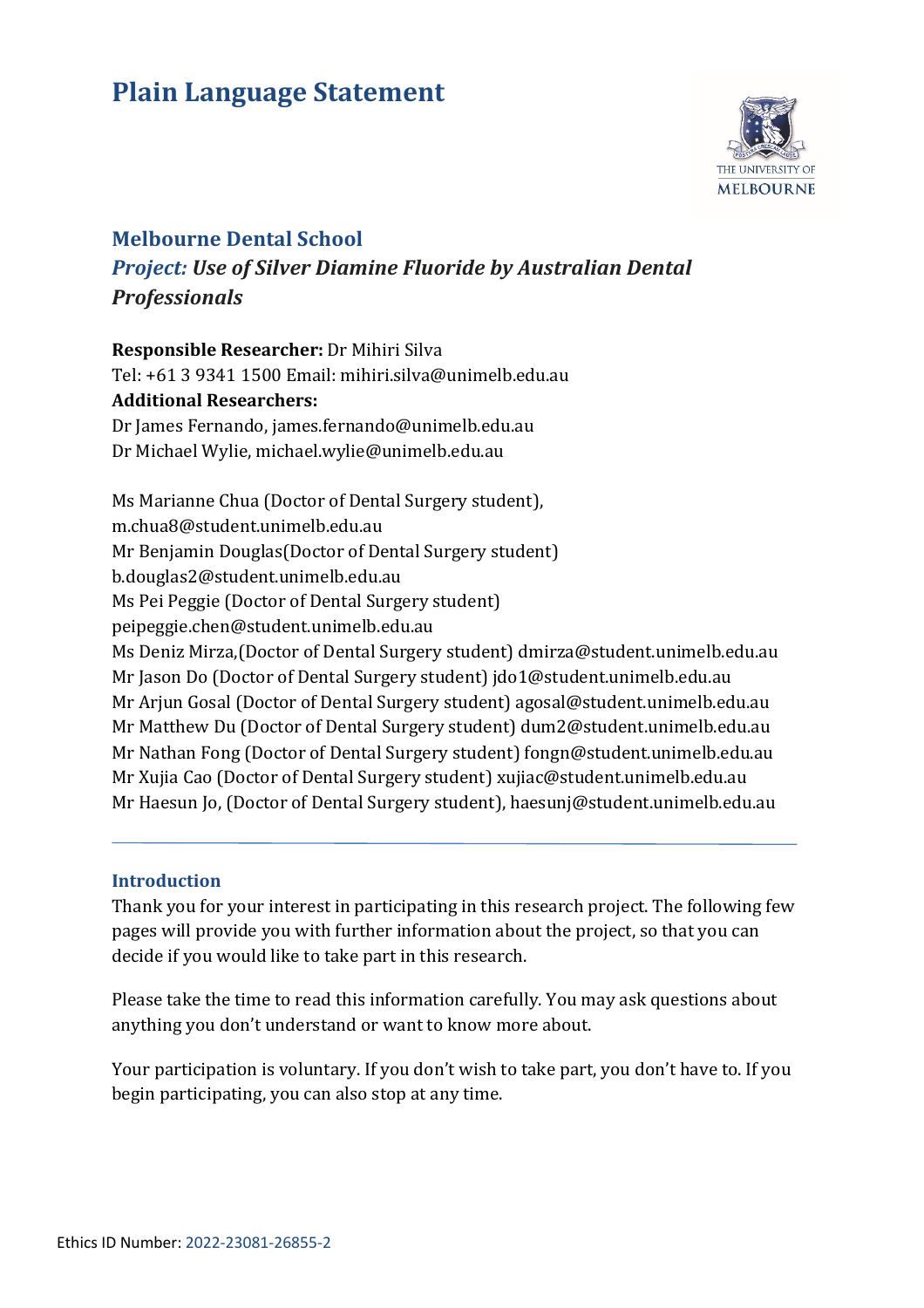If you choose not to participate or if you withdraw before data submission, your association with the University of Melbourne, your employer and/or professional organisations etc will not be affected in any way.

#### **What is this research about?**

The aim of this research is to examine the perspectives, knowledge and usage of Silver Diamine Fluoride (SDF) in clinical dental practice. The study is being distributed to a range of dental health professionals throughout Australia.

#### **What will I be asked to do?**

Should you agree to participate, you will be asked to complete an online survey of multiple-choice questions. These questions relate to your perspectives, acceptability and use of SDF. The survey will take approximately 10-15 minutes. Participation is anonymous, and no personal information is collected.

### **What are the possible risks?**

There are no risks in completing this survey.

#### **Do I have to take part?**

No. Participation is completely voluntary. Consent will be implied with completion and submission of the survey, and you are able to withdraw at any time before submission of the survey by opting not to complete or submit it. After submission, data cannot be recalled as it will be de-identified and unable to be linked back to you.

### **Will I hear about the results of this project?**

A summary of the study outcomes will be disseminated via newsletters and social media. It is expected that the study will also be published in a peer-reviewed journal and/or presented at a research conference.

### **What will happen to information about me?**

Participant answers are anonymous with no personal or private information collected by any of the questions. The researchers will have no means of identifying the responses. The retention and destruction of the records will be in line with the University of Melbourne Records and Disposal Authority Requirements. Electronic data will be held under password protection for a period of five years after the last publication, after which it will be deleted. Your data will be only used for this research project. All published data and results will maintain your anonymity.

#### **Is there any potential conflict of interest?**

There are no potential conflicts of interest.

### **Who is funding this project?**

This research is funded by the Melbourne Dental School at the University of Melbourne.